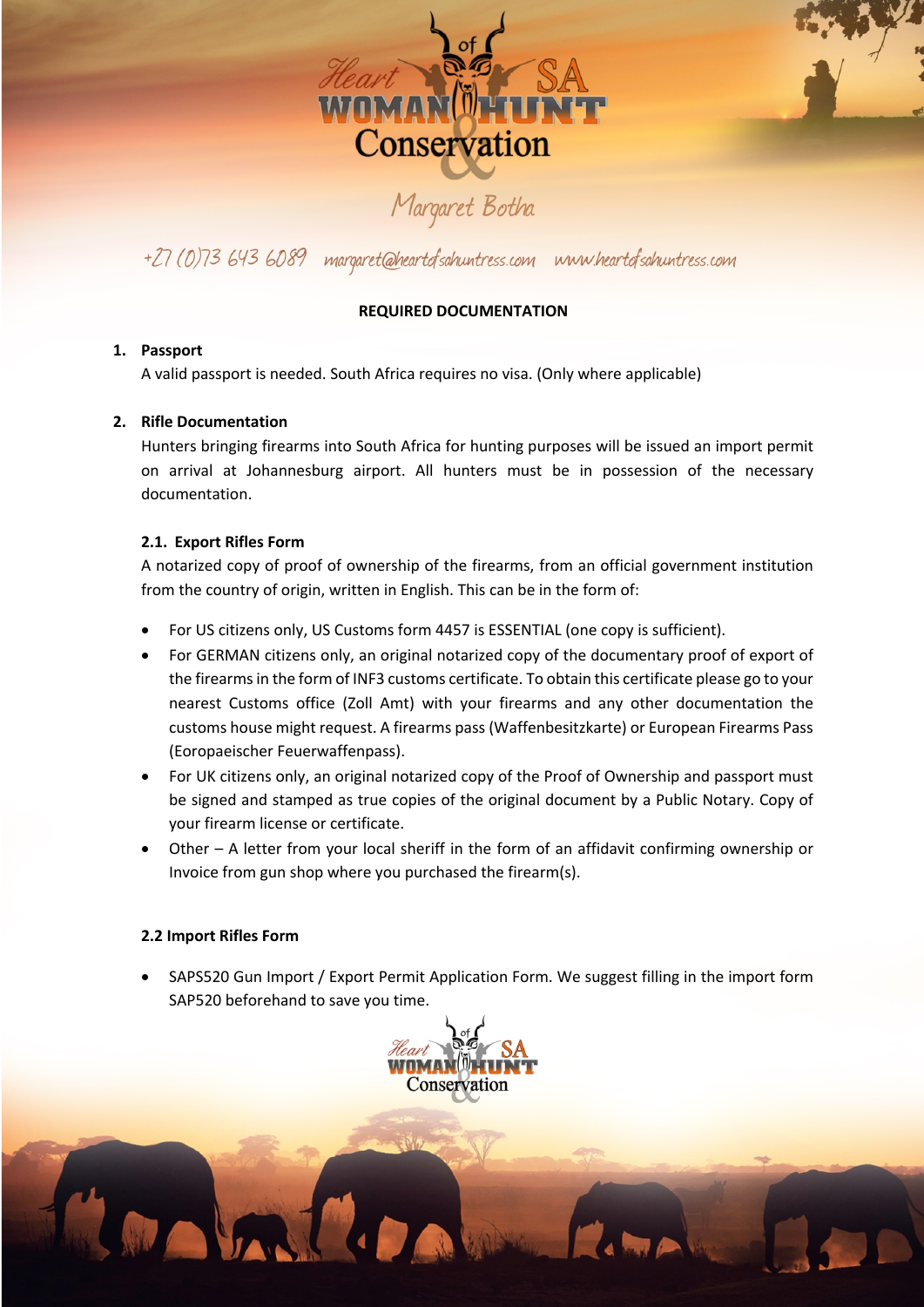

## +27 (0)73 643 6089 margaret@heartofsahuntress.com www.heartofsahuntress.com

#### **Instructions for filling in SAPS 520 (black ink only)**

- Complete page 2 E 2.1 to E 25.4 Natural person's details
- Complete page  $4 G 1$  to  $G 5 & G 8$  to  $G 9.2 -$  Import/Export details
- Complete page  $5 11.1$  to  $15 -$  Details of firearms & ammo
- Complete page  $6 J -$  Signature of applicant

#### **Please note:**

The date format is: year/month/day. Page 6: Date – when signing the form. Place - where signing.

#### **3. Notarized copy of passport**

An original notarized copy of your passport, which must have a minimum of **four months** validity after the termination of the hunt as well as a minimum of two free pages.

#### **4. Copy of itinerary of airline ticket**

#### **5. Letter of invitation from Heart of SA Woman Hunt & Conservation**

A letter of invitation from your hunting outfitter on their official letterhead. It must include:

- The Professional Hunter and Outfitters full names
- License numbers
- Province they are registered in
- The type of hunt
- The dates of your safari
- Where you are hunting
- What species you are hunting
- What firearms are you bring that is applicable to your hunt
- This letter must be signed and dated.

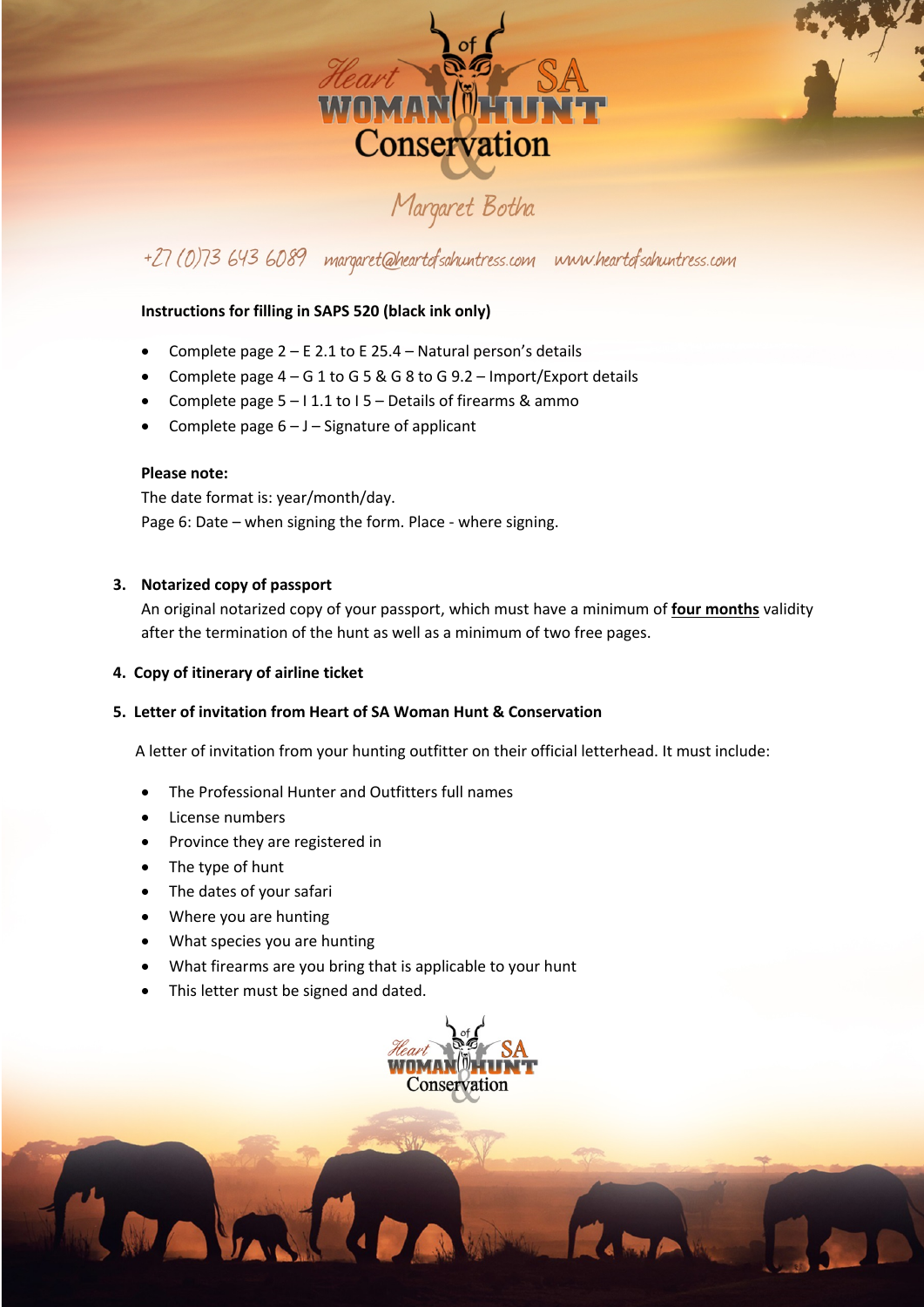

### +27 (0)73 643 6089 margaret@heartofsahuntress.com www.heartofsahuntress.com

#### **Arriving at OR Tambo (Johannesburg) Airport:**

- Go through passport control.
- Go to the Import/Export Office. Next to it is an area marked: "Firearms and Security Items".
- Go there to identify your rifle case and sign for it, if required.
- Collect your normal luggage at the appropriate conveyer belt.
- Proceed on the GREEN line through customs.
- For passengers arriving in Terminal A1 or A2, please exit the arrivals hall and turn right. Look out for the SAP office. You will be met inside this office.
- Your firearm(s) and ammo will be checked against your pre-issued temporary import permit after which you will be free to leave.
- Please note that the procedure regarding your firearm at customs depends on the airline used. The speed in which your permit will be handled, depends upon the speed in which the rifle case is handled before arriving at the SA Police Office. Please be patient when waiting for your rifle case.
- We recommend that there is at least 3 hours between landing and your connecting flight.

#### **Important Points to Remember:**

- Ensure that your firearms arrive on the same flight as you do. This must be done with the airline company on departure.
- Contact your airline company for their regulations on the number of firearms allowed and packing of ammunition. Certain airlines require the ammo to be packed in a separate locked container.
- Your firearm/s may only be signed for by you and will not be released to your outfitter or professional hunter should it arrive on a separate flight. In this case, the firearm/s will be held by the SAPS until such time as you claim ownership in person.
- The temporary import permit serves as your firearm license in South Africa and enables you to buy ammunition in South Africa for the calibers noted on the permit.